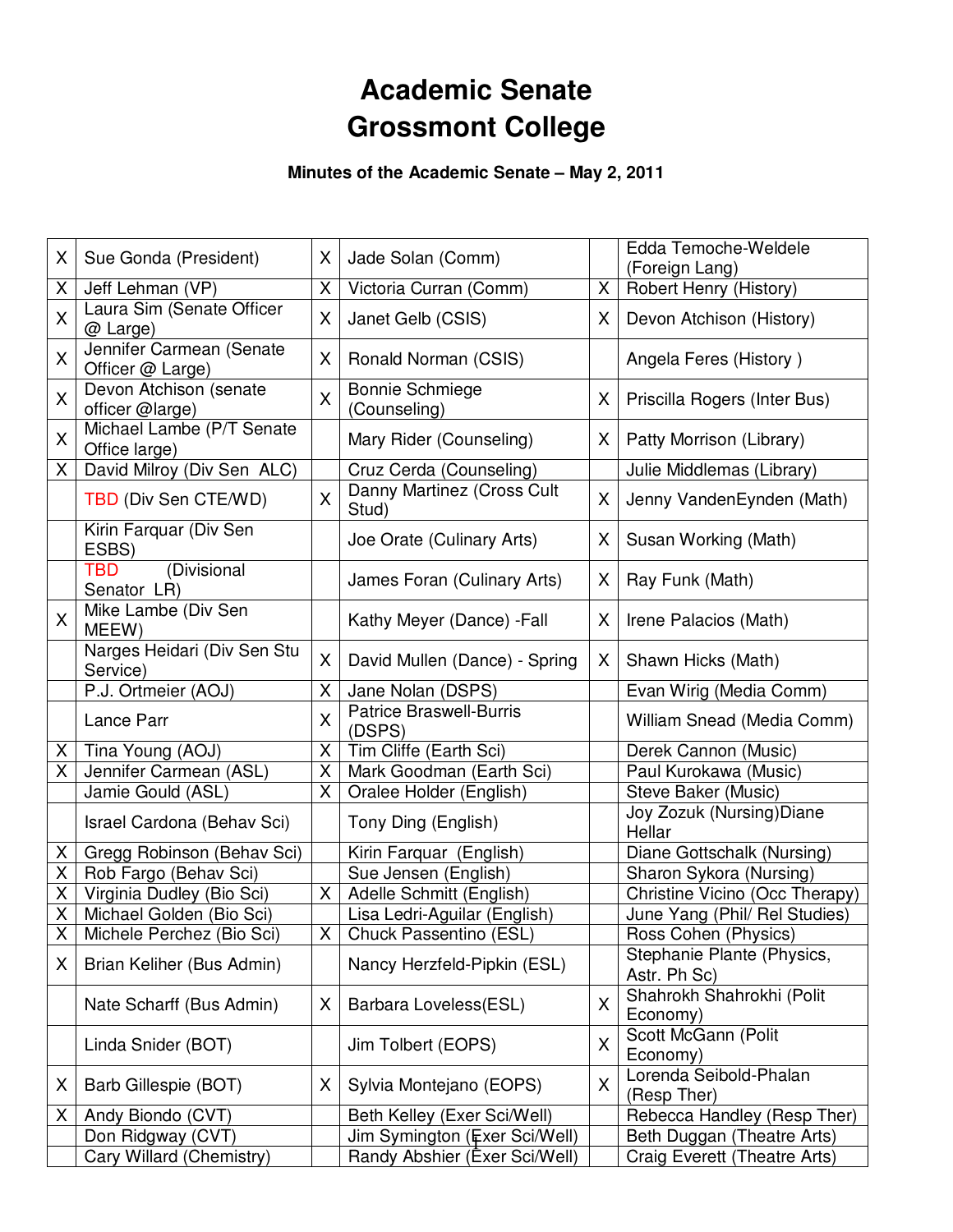| Martin Larter (Chemistry)  | Larry Larsen (Exer Sci/Well)          |   | Pete Schmidt (Visual Arts &<br>Humanities)         |
|----------------------------|---------------------------------------|---|----------------------------------------------------|
| Diana Vance (Chemistry)    | Yolanda E. Guerrero (Foreign<br>Lang) |   | Gareth Davies-Morris (Visual<br>Arts & Humanities) |
| Angie Gish (Child Dev)     | Virginia Young (Foreign Lang)         | X | Jennifer Bennett (Visual Arts &<br>Humanities)     |
| Claudia Flores (Child Dev) | Paul Vincent (Foreign Lang)           |   | Malia Serrano (Visual Arts &<br>Humanities)        |
| Roxanne Tuscany (Comm)     |                                       |   |                                                    |

# **GUESTS:**

- Jorge DeSaracho, Counselor
- Chris Hill, Interim Dean Math, Natural and Earth Science
- Janet Castanos, Dean English, Social and Behavioral Science
- John Colson, VP Student Services
- Scott Barr, DSPS Counselor

# **RECORDER**: Rochelle Weiser

# **I. CALL TO ORDER (11:15)**

# **A. Public Comment**

Jane Nolan: Due to continued cuts to funding(45% decrease last year, more this year) DSP&S will no longer be able to provide the mobility cart for students after this semester. Please let students know; nursing and emergency services still have carts available for emergency situations and unexpected needs. Discussion occurred whether or not Departments could transfer funding toward cart service; speak to your Dean and DSP&S.

David Milroy: David reported that the *Senate Rostrum* (the State Academic Senate Publication) is only distributed to full time faculty at Grossmont College. [POSTSCRIPT: Unfortunately the number of hard copies sent to GC is limited; the State Senate is considering going strictly online. In the meantime, the Rostrum is always available online at http://www.asccc.org and a facultywide e-mail blast can go out when the new issue is available.]

David also reported that the Academic Senate Part Time Faculty Committee had proposed a draft "Overload Resolution" to be presented to the Senate but it was not on the Agenda. Discussion occurred: a detailed email was sent from Sue and the Senate Officers to the PTFC last week. The resolution was not brought forward yet because of a decision at the previous Senate meeting. The issue of losing part-time faculty due to cuts and the question of full-time overload vs. a part-time assignment had been discussed. As minutes reflect, the issue was referred to Chairs and Coordinators for discussion there, and it is on that Agenda for next Monday. Rather than subvert the process, SOC recommended that CCC have the discussion before a resolution was brought to the Senate.

A motion was made to put the draft "Overload Resolution" on today's Agenda. **M/S/F** Robinson/Serrano Motion Failed 12 yes/28 opposed

In closing, Sue noted the resolution could be brought to the next Senate meeting.

# **B. Approval of Agenda**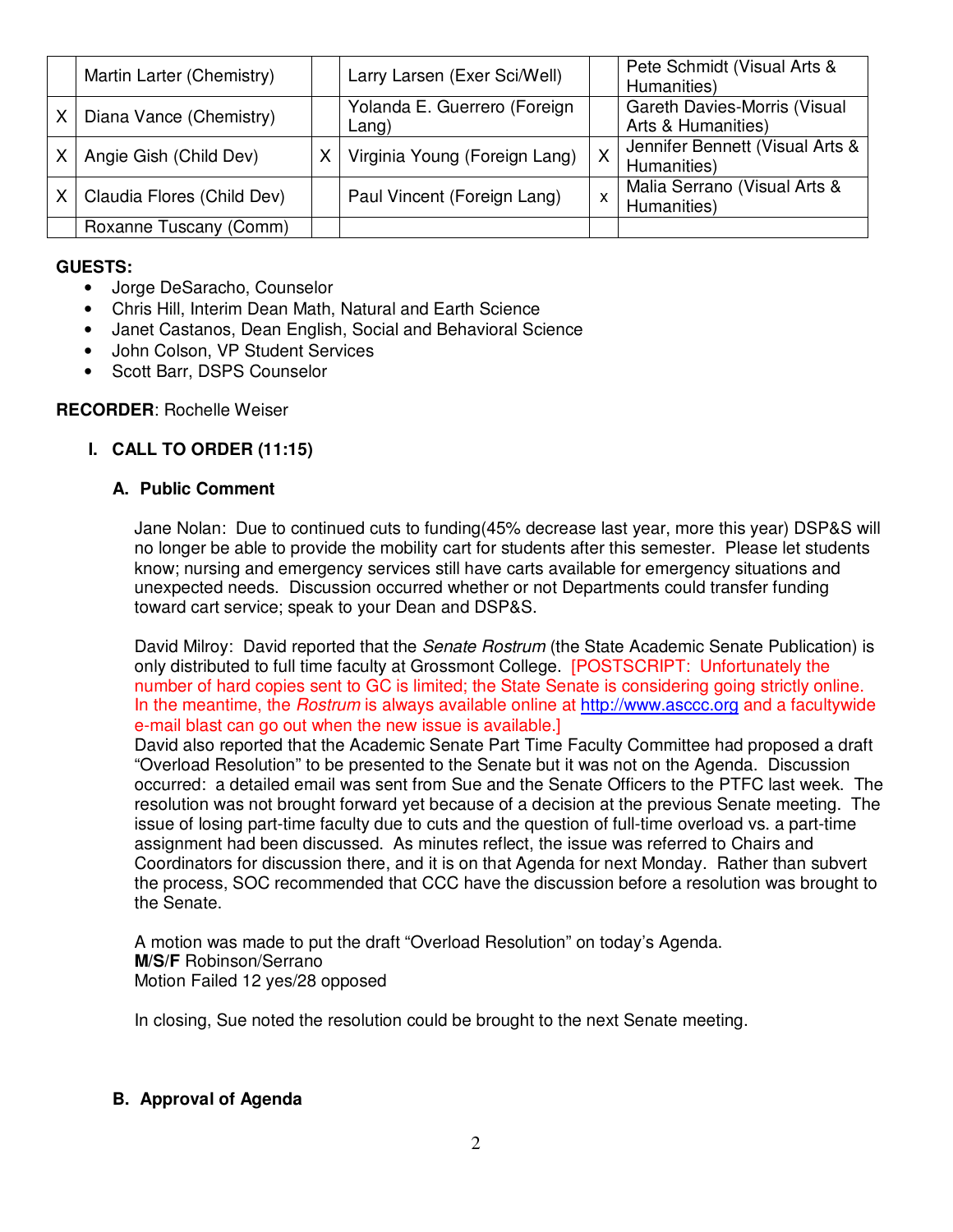A motion was made to approve the day's agenda with the following change: Information Item "A" would be moved to the next meeting, since Wendy Stewart is gathering new information. **M/S/U** Atchison/Flores

#### **C. Approval of Minutes from March 21, 2011 and April 4, 2011.**

A motion was made to approve the minutes from March 21, 2011 and April 4, 2011. **M/S/U** Schmiege/Montejano

# **II. PRESIDENT'S REPORT – Sue Gonda**

#### **A. Plenary Resolutions Report**

Sue presented highlights of the Statewide Academic Senate Resolutions. A printed summary was attached to the Agenda. A resolution passed to eliminate the word "activity" for courses in Title 5, placing all courses on the same academic level. A resolution was *defeated* limiting repeatability for Exercise Science and performance courses. This was in an effort to head off legislation targeting "activity courses." A list of all the resolutions can be found on the Academic Senate of California Community Colleges website at www.asccc.org/content/spring-plenary-session-resolutions. Sue noted if anyone had any additional questions to please contact her. [POSTSCRIPT: The resolution to investigate 18 units for a major also passed. And a huge oversight in the announcements! Beth Smith was elected Vice President of the statewide Senate!]

#### **B. Process for determining Spring Break (Calendar Committee)**

The suggestion from Chairs and Coordinators has been made to the Calendar Committee: review timing of Spring Break by surveying staff, faculty and students. See the attached list of spring breaks in the area, along with the list of dates for Easter for the next 10 years.

# **III. COMMITTEE REPORTS**

#### **A. Academic Rank**

The candidates for Academic Rank were viewed; Linda Mitchell was available for questions.

A motion was made to accept the candidates for Academic Rank. M/S/U Serrano/Milroy

# **B. Curriculum Committee**

Sue, as Curriculum Committee Co-Chair, reported on the committee activities; 41 course deletions (many of these were "stand alone" courses not offered for years; they were not attached to a degree, area of study or GE, 1 degree deletion (Speech-Language Pathology Assistant), creation of two SB1440 degrees (Sociology and Psychology), and 16 Distance Education courses approved. Cuyamaca created a new English 109 for their first course below transfer-level English; it is a nondegree/non-transferrable course, listed as "basic skills" English. Because it does not align with our transferable English 110, a variety of data will be collected about students from both courses to add to alignment discussions in the future. Alignment issues and processes are being discussed in a variety of district venues. Sue is stepping down as Curriculum Co-Chair and Jeff Waller (Math) is taking over.

# **IV. ACTION ITEMS**

**None**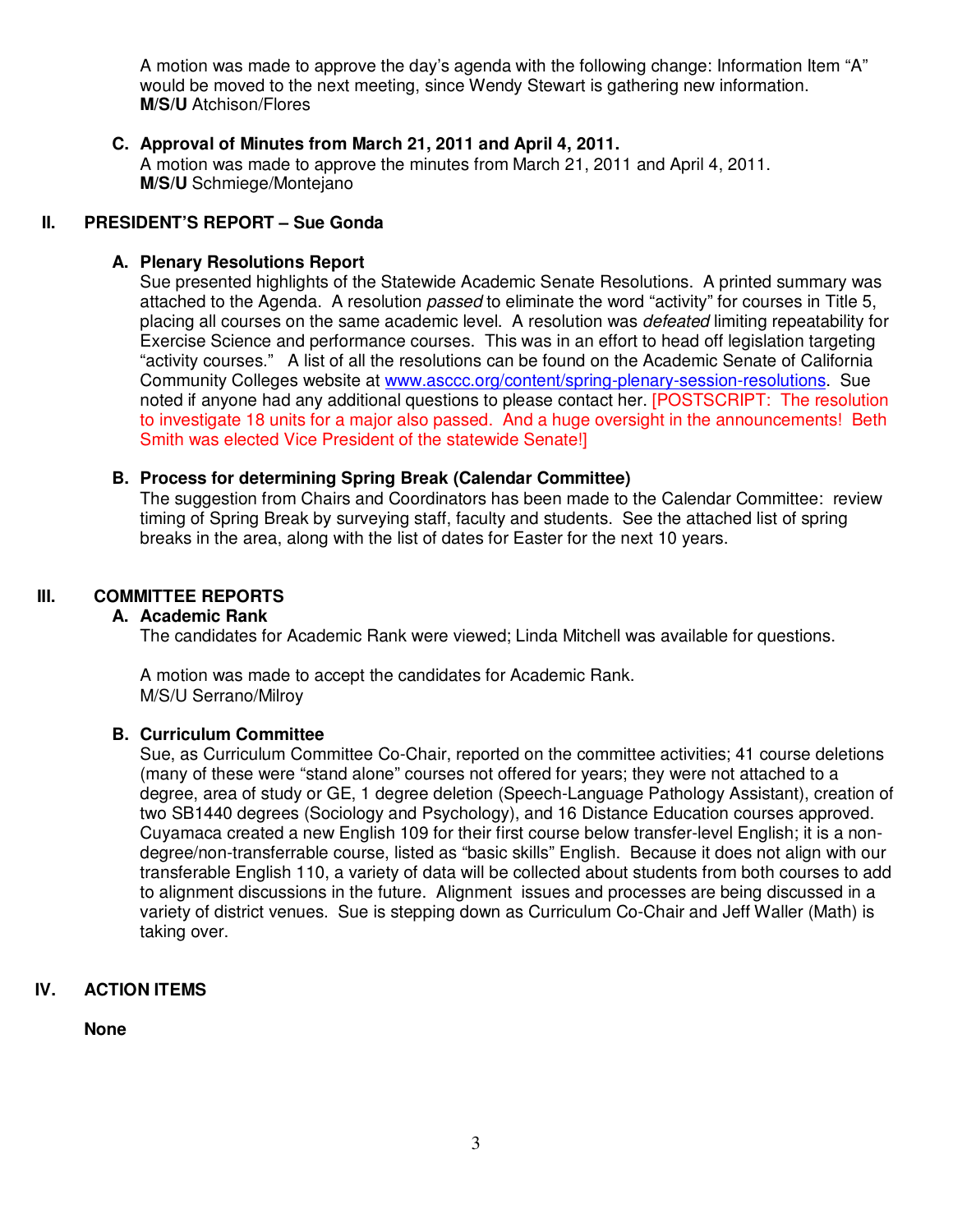# **V. INFORMATION ITEMS**

## **A. Questions about student absences, final exams, and Admissions and Records Research requests: Wendy Stewart**

This item was postponed until the next meeting.

#### **B. Priority Registration Task Force - John Colson**

The Districtwide Coordinating Education Council (DCEC) proposed creation of the GCCCD Priority Registration Task Force to investigate priority registration and processes. John presented the charge/purpose of the task force as well as the composition (attached to the Agenda). The task force will be looking at the best ways to populate priority registration for student success. The task force hopes to have some recommendations in time to make changes for Fall registration.

# **C. Professional Relations Committee Update - Scott Barr**

The Professional Relations Committee is still around and seeing an increased need; the committee is available to provide help in conflict resolution and the goal is to provide a safe, collegial environment in which open discussion can occur. The current committee membership is T Ford, Victoria Curran, Scott and William Snead. The committee is soliciting more members and considering a name change.

#### **D. District Diversity, Equity and Inclusion Committee Charge and Composition – Janet Castaños**

In reviewing the charge and composition of the committee (attached to Agenda), Janet said that the plan is to have each college create a DEI committee after this district committee is approved. Members from the college DEIs and the District will form the districtwide DEI. Greg Robinson noted that this was a very important committee and felt the Academic Senate should give its endorsement to the committee.

Greg made a motion that the Academic Senate give support and encouragement to the District Diversity, Equity and Inclusion Committee.

Discussion: It was suggested that students be included in committee composition; Janet agreed to take the suggestion back, especially for the campus committees.

#### **M/S/U** Robinson/Rogers

#### **E. Part-Time Academic Rank – Sue Gonda**

The Part-Time Faculty Committee proposed creating Academic Rank for Part-Time Faculty; this would allow Part-Time faculty to use the titles when applying for grants, jobs, and when publishing articles. The Senate Officers Committee adapted the proposal from the current full time rank criteria. Sue noted she would send the proposed procedure out via e-mail and it would return as an action item at the next meeting. [POSTSCRIPT: The criteria was sent out; since the Senate's Academic Rank Committee did not have a chance to review the proposal and make recommendations to the Senate, the item will come back for action in the fall after the Committee has a chance to discuss it.]

#### **F. Professional Development Guidelines**

Running out of time, Sue referred the senators to the documents "Examples of Activities that Don't Meet Flex Criteria" and "Examples of Activities that Do Meet Flex Criteria." Senators should discuss the guidelines and get input from their departments. It was noted that the Professional Development Committee is trying to create these guidelines to help faculty, chairs, coordinators and deans determine what activities count for flex credit professional development. These guidelines were written to align with California state guidelines. Send input to Sue, Mark Goodman, Clifton Quinn or Martin Larter.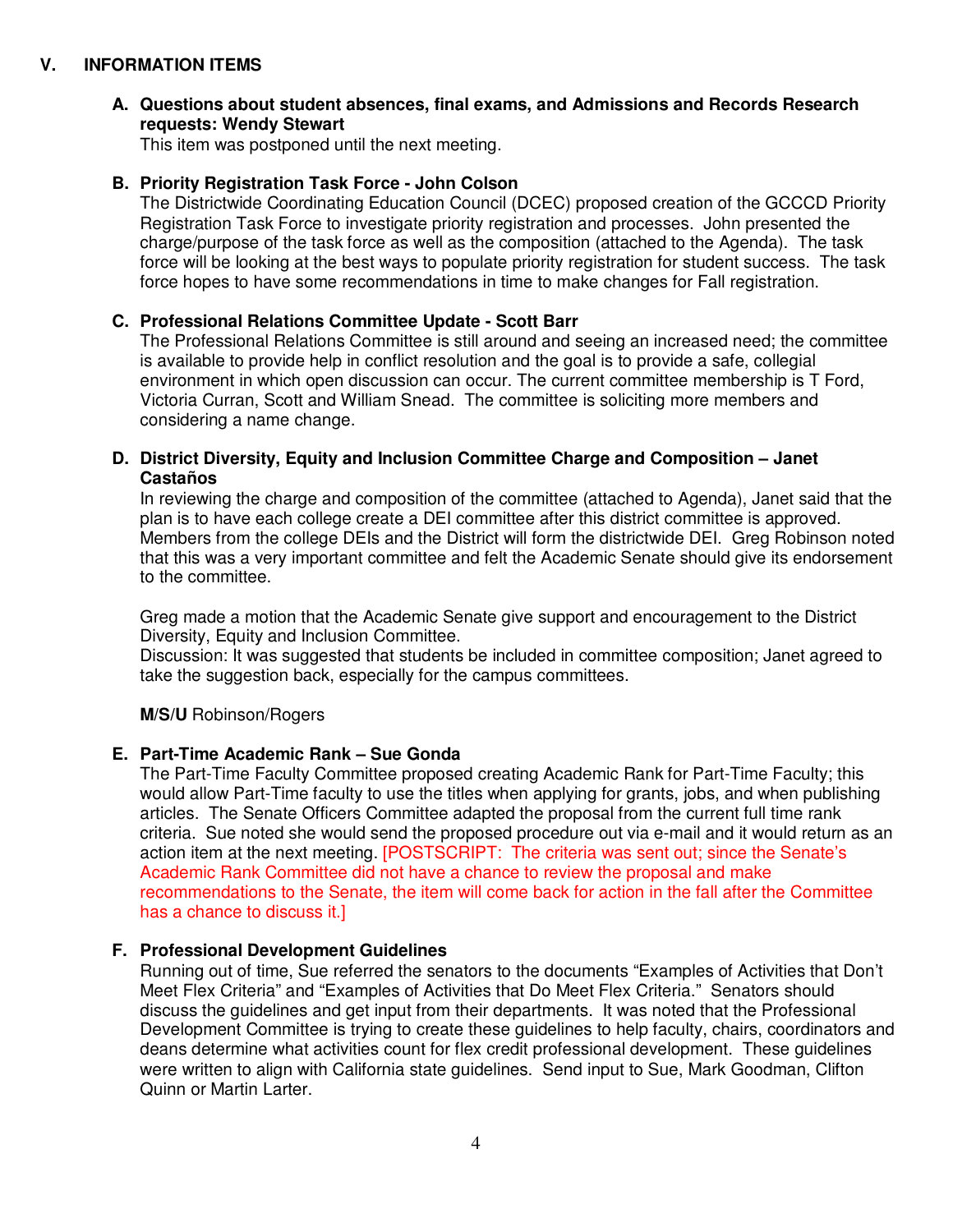#### Meeting Adjourned at 12:20 pm Next meeting is Scheduled for May 16, 2011 Griffin Gate 11:00-12:20pm

The Academic Senate minutes are recorded and published in summary form. Readers of these minutes must understand that recorded comments in these minutes do not represent the official position of the Academic Senate. The Academic Senate expresses its official positions only through votes noted under "Action."

## **President's Report Attachment B**

**Spring Breaks:**

| <b>Grossmont:</b>           | April 18-22 (Week 9 was 3/21-25) |  |  |  |  |
|-----------------------------|----------------------------------|--|--|--|--|
| <b>SD Unified:</b>          | April 4-8; Year round: 4-29      |  |  |  |  |
| <b>Grossmont Union HSD:</b> | <b>April 18-22</b>               |  |  |  |  |
| <b>Jamacha Elementary:</b>  | April 11-15th                    |  |  |  |  |
| <b>Avocado Elementary</b>   | "                                |  |  |  |  |
| <b>Cajon Valley Middle</b>  | "                                |  |  |  |  |
| <b>Fuerte Elementary</b>    | "                                |  |  |  |  |
| <b>SDSU:</b>                | March 29- April 1                |  |  |  |  |
| <b>SDCCD and SWC</b>        | <b>April 18-22</b>               |  |  |  |  |

Easter Day in 2011 falls on Sunday, April 24, 2011 Easter Day in 2012 falls on Sunday, April 08, 2012 Easter Day in 2013 falls on Sunday, March 31, 2013 Easter Day in 2014 falls on Sunday, April 20, 2014 Easter Day in 2015 falls on Sunday, April 05, 2015 Easter Day in 2016 falls on Sunday, March 27, 2016 Easter Day in 2017 falls on Sunday, April 16, 2017 Easter Day in 2018 falls on Sunday, April 01, 2018 Easter Day in 2019 falls on Sunday, April 21, 2019 Easter Day in 2020 falls on Sunday, April 12, 2020

# **ATTACHMENT B (5/2/11)**

# **III. Committee Reports – A.**

#### **ACADEMIC RANK:**

| <b>Assistant Professor</b> |
|----------------------------|
| <b>Steve Garcia</b>        |
| Joy Zozuk                  |
| Angela Feres               |
| Michele A. Perchez         |
| <b>Bonnie Ripley</b>       |
| <b>Robert Henry</b>        |
| <b>Andrew Biondo</b>       |
| Roxane BenVau              |
|                            |

Associate Professor Linda Snider June H. Yang Devon Atchison Jennifer A. Bennett Lisa Ledri-Aguilar Mark Pressnall Corey Manchaster

Professor

Qais Sako Shirley Pereira Mark A. Goodman Jeff Irwin Michael Grant Bonnie Schmiege Sheri Strothers Jennifer Vanden Eynden Julie Middlemas Sonia Ghattas-Soliman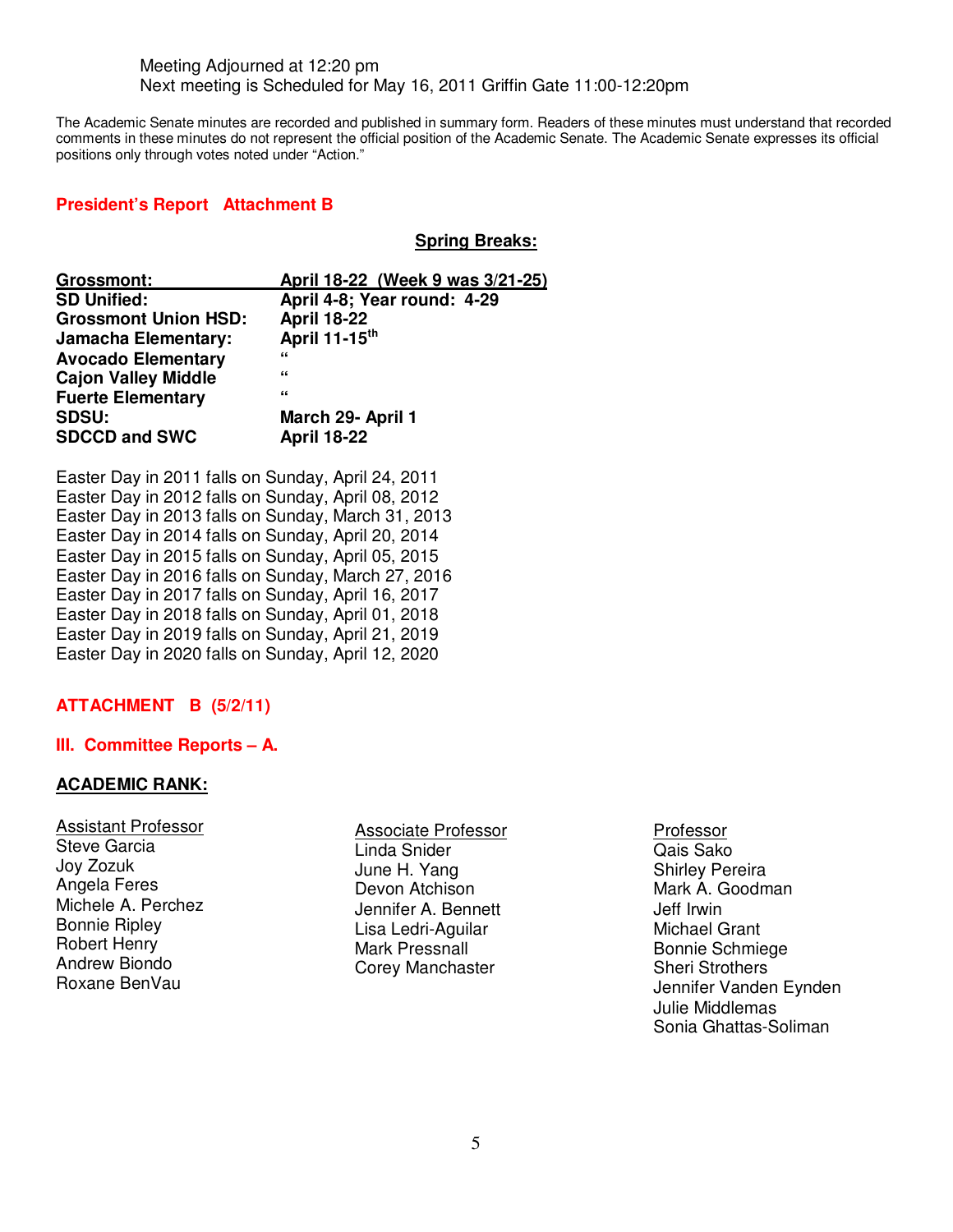# **V. Information Item – D.**

# **Diversity Equity and Inclusion Committee**

# **Charge DRAFT 05**‐**09**‐**11**

Diversity Equity and Inclusion Committee

# **Charge**

The charge of the Diversity Equity and Inclusion Committee is to build a culture of inclusivity that promotes a global consciousness in the college district and community. Our objective is to provide a welcoming environment that fosters cultural competence, equity and respect for all employees and students.

The committee is responsible for assessing progress and disseminating information regarding diversity and equity; recommending meaningful strategies for improvement; overseeing the implementation of the charge districtwide, and ensuring compliance with relevant laws and regulations.

The committee is also responsible for writing plans in accordance with Title 5 or other federal and state regulations and the district Diversity, Vision, and Mission. The Diversity Equity and Inclusion Committee promotes acceptance of people of diverse age, ancestry, color, disability, ethnicity, perspective, national origin, religion, gender, sexual orientation, education and socioeconomic status. The goal of the Diversity, Equity and Inclusion Committee is to create an inclusive environment in the GCCC District and to honor the importance of differences in others. The goal of the Diversity, Equity and Inclusion Committee is to create a welcoming and inclusive educational environment conducive to student success, where all feel safe, valued and respected.

#### **Structure:**

Reporting to DEC/Chancellors Cabinet Under Districtwide Operations **Chair:** Elected by committee **Vice**‐**chair:** Elected by committee **Composition:**  Institutional Research representative Department of Employment Services representative 3‐5 from each college DEI committee 3‐5 from District Services Student Representative from each college **Meeting schedule**  Once a month, 3rd Thursday, 1:30‐3:30 p.m.

# **V. Information Item E.**

# **DRAFT PROPOSAL for ACADEMIC RANK POLICY FOR PART-TIME FACULTY**

In the spring of 1987 the Academic Senate of Grossmont College instituted awarding academic rank to recognize teaching excellence, professional achievement, and college service. Faculty whose professional activities meet the criteria are invited to petition the Academic Senate for the appropriate rank.

#### **ARTICLE I – Non-compensation**

The awarding of academic rank shall not result in any change in the salary schedule or in the position which the faculty member occupies on that schedule. Any attempt to affect such a change shall result in revocation of Academic Senate sponsorship of this plan.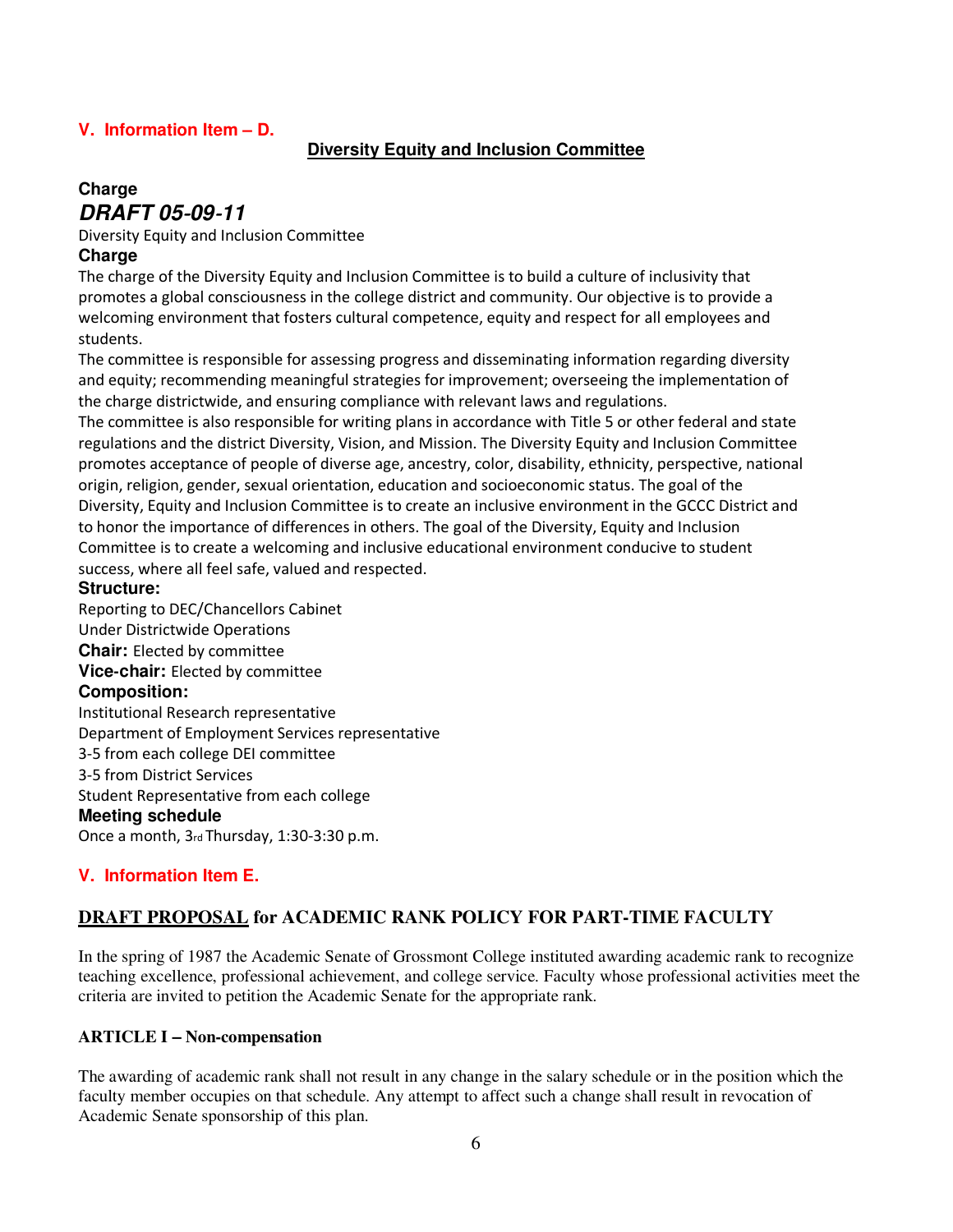# **DRAFT PROPOSAL for ACADEMIC RANK POLICY FOR PART-TIME FACULTY p2**

#### **ARTICLE II – Designations**

- A. Part-Time Professor: twenty semesters as a community college, college, or university faculty member and at least three of the criteria in Article III to include at least one from each category.
- B. Part-Time Associate Professor: Twelve semesters as a community college, college, or university faculty member and at least one of the criteria from each category in Article III.
- C. Part-Time Assistant Professor: Faculty member of GCCCD, and at least one of the criteria from each category.
- D. Faculty who work less than full-time contract will be designated Adjunct Instructor, Librarian, Counselor or Learning Specialist as appropriate.

# **ARTICLE III – Criteria**

- A. Criterion One Professional Achievement
	- 1. Possession of an earned doctorate from an accredited institution.
	- 2. Initiated and played a major role in the implementation of an educational program recognized by the Academic Rank Committee (ARC) as a significant benefit to students.
	- 3. Made significant contributions to the community's cultural enrichment through personal achievements in the performing, literary and/or visual arts.
	- 4. Authored or co-authored a referred text or research article, or computer software in petitioner's subject specialty recognized by the ARC as significant.
	- 5. Made presentations at professional conferences or meetings recognized by the ARC as academically significant to petitioner's discipline.
	- 6. Obtained outside funding or grants to enhance the college's teaching, research, and/or educational resources.
	- 7. Other professional achievement recognized by the ARC as at least equal in significance to any of the above.
- B. Criterion Two College Service
	- 1. Served at least four semesters as a department chair or coordinator or served at leastfour semesters as a member of the Academic Senate.
	- 2. Served at least four semesters on one or two semesters on two major college or district committees (e.g. General Education, Curriculum, District Load, Program Review, Learning Skills, AFT, Professional Development, College Planning) within the past five years.
	- 3. Served at last six semesters on any combination of college or district committees within the past five years not covered by the previous criterion.
	- 4. Chaired a major committee within the past five years for a period of at least two semesters..
	- 5. Other college service which the ARC deems to be at least equal in significance to any of the above.

# **ARTICLE IV - Procedures**

1. Application Process

Obtain an *Academic Rank Petition* form from Forms Depot. .

- 2. Complete the petition and attach applicable supporting materials.
- 3. Obtain the appropriate Dean/Director's verification of satisfactory or better scores on the two most recent evaluations.